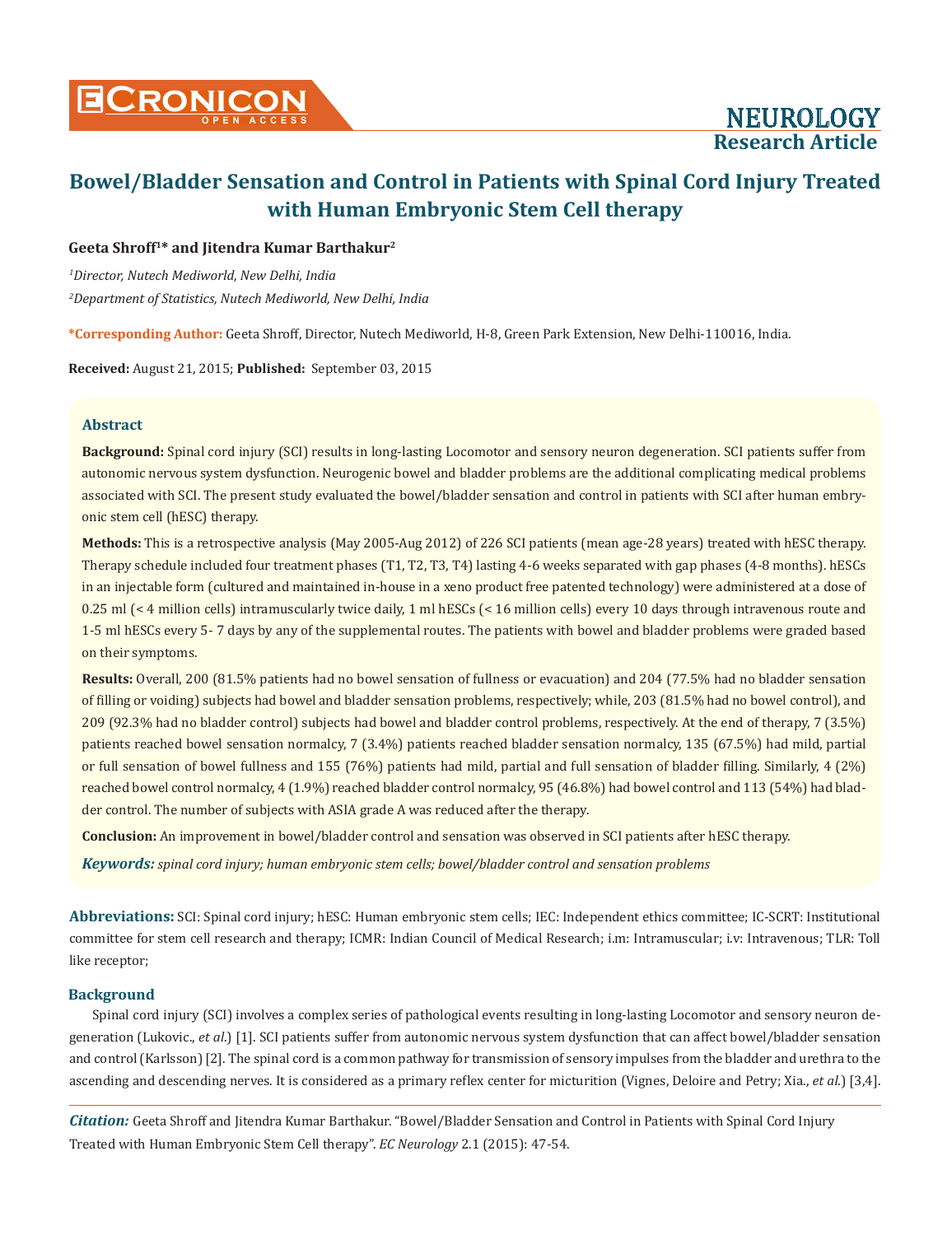Injury to the spinal cord at tenth thoracic (T10) and the second lumbar (L2) vertebrae results in urinary incontinence and an overactive bladder (Francis). Neurogenic bowel and bladder problems are the additional complicating medical problems associated with SCI (Liu., *et al*.) [5].

It is observed that the patients with complete tetraplegia and paraplegia due to SCI often have a Neurogenic bowel and bladder (Shavelle., *et al*.) [6]. In a study by Liu., *et al*. 46.9% SCI patients had Neurogenic bowel dysfunction that varied from moderate to severe. The subjects with more severe bowel dysfunction had physical disability in their daily living. Around 39% SCI patients with bowel dysfunction suffered major restrictions in social activities (Liu., *et al*.) [5]. In a cross sectional survey by Yammen., *et al*. of 50 adult SCI patients, 43 patients had a history of occasional or regular fecal incontinence. Majority of patients (62%) required 16-30 min to complete the bowel evacuation and half (54%) patients required assistance in bowel evacuation Yammen., *et al*.

Several treatment options such as surgical methods or non-surgical methods involving intermittent catheterization, continuous drainage, drug treatment, Neuromodulation, and bladder training and expansion exist in current clinical practice; however, the efficacy of many of these treatments are unknown and sometimes unreliable (Xia., *et al*. [4]; Chen and Liao) [8]. Although, drugs and manual stimulation helped many SCI patients to achieve an adequate bowel frequency, the risk and occurrence of fecal incontinence, difficulties with evacuation, and need for assistance remain significant problems (Lynch., *et al*.) [9].

Stem cell transplantation, one of the promising technologies has a potential to replace the damaged neurons and re-establish the lost axonal connections. Stem cells provide neuroprotective factors that allow healing and recovery after SCI. Human embryonic stem cells (hESC) have ability to differentiate and provide neuronal or glial cells for transplantation (Erceg, Lainez., *et al*.; Keirstead., et al.; Lee., *et al*.) [10-12].

The present study evaluated the bowel/bladder control and sensation in the patient with SCI after hESC therapy.

#### **Methods**

**Study Population:** The patients diagnosed with SCI over a period of > 3 months were included in the study. The patients diagnosed with acute SCI or have received other forms of cell therapies within the last 12 months of the treatment and pregnant or lactating woman were excluded from the study.

All the patients had provided a written and video informed consent prior to start of the treatment. Independent physicians, and in house doctors and rehabilitation team scored the patients as per American Spinal Injury Association (ASIA) scale before and after the treatment. All these patients had undergone rehabilitation therapy before coming to our centre with no improvements.

#### **Ethical statement**

An independent ethics committee (IEC) approved the study protocol. The institutional committee for stem cell research and therapy (IC-SCRT) of Nutech Mediworld reported all the work related to embryonic stem cells to the National Apex Body and the Indian Council of Medical Research (ICMR).

## **Study Design**

This was a retrospective analysis of bowel and bladder functions of 226 SCI patients treated with hESC therapy. The mean age of the patients was 28 years. The study was conducted from 24 May 2005 to 31 August 2012 at Nutech Mediworld, New Delhi, India.

The study consisted of four treatment phases (T1, T2, T3, T4) with gap phases (4-8 months) in between. During the treatment phases a dose of 0.25 ml (< 4 million cells) hESCs (cultured and maintained in-house in a xeno product free patented technology) were administered through intramuscular (i.m) route twice daily. Additionally, 1 ml hESCs (< 16 million cells) were administered every 10 days through intravenous (i.v) route and 1-5 ml hESCs were administered every 5-7 days by any of the supplemental routes. The subsequent treatment phases consisted a gap period of 4-8 months. Each treatment phase lasted 4 to 6 weeks. The patients with bowel and bladder

*Citation:* Geeta Shroff and Jitendra Kumar Barthakur. "Bowel/Bladder Sensation and Control in Patients with Spinal Cord Injury Treated with Human Embryonic Stem Cell therapy". *EC Neurology* 2.1 (2015): 47-54.

 $\overline{48}$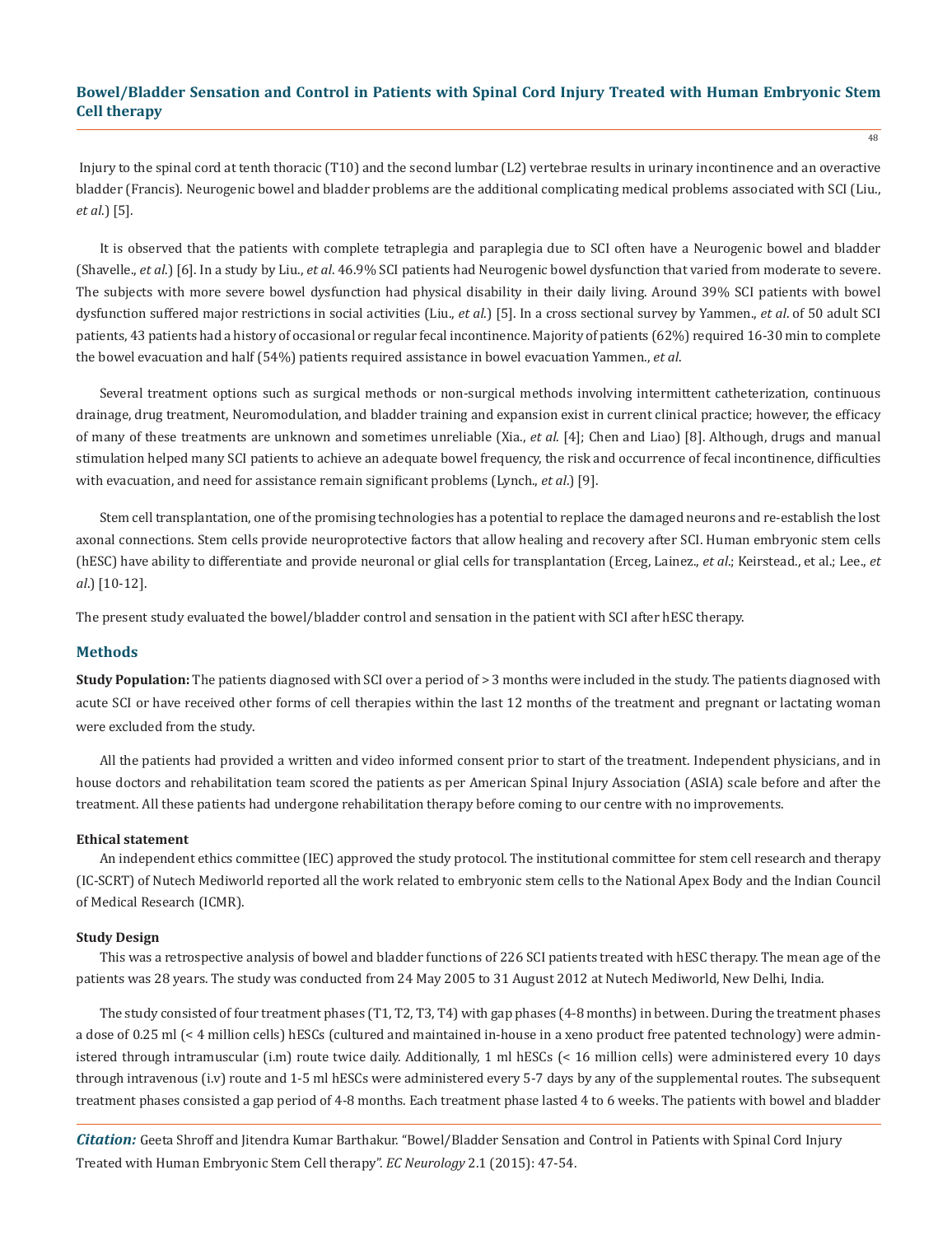49

problems were graded based on their symptoms. Detailed methodology has been described elsewhere (G Shroff and L Das; Shroff, Gupta and Barthakur) [13,14].

#### **ASIA Impairment Scale**

The patients were scored using ASIA (Steven C. Kirshblum) [15] grading scale viz. grade 'A'- complete, 'B'- sensory incomplete, 'C' motor incomplete, 'D'- motor incomplete, 'E' - normal.

#### **Bowel/Bladder sensation and control levels of Scoring**

Five point of scoring was done for bowel/bladder sensation viz. level 1-no sensation of filling and voiding/evacuation, level 2-mild sensation of fullness but no feeling of voiding/evacuation, level 3-partial sensation of filling and voiding/evacuation, level 4-full sensation of filling and partial sensation of voiding/evacuation, level 5-reached normalcy.

Similarly, for bowel/bladder control, five levels of scoring was done viz. level 1- no control, level 2- control (≥ 1 min), level 3-control (≥ 5 min), level 4-control (≥ 10 min), level 5-reached normalcy.

#### **Data Validation**

The data was validated by Moody's International (Document number NH-heSC-10-1), GVK Biosciences (NM-Hesc-10-1, 18 November 2010) and Quality of Austria Central Asia Pvt. Ltd. Accreditation Company (Document number QACA/OCT/2013/26).

## **Results**

#### **Patients**

Of 226 patients, 200 (paraplegic-126, quadriplegic-74) and 204 (paraplegic-128, quadriplegic-76) subjects had SCI bowel and bladder sensation problems, respectively; while 203 (paraplegic-129, quadriplegic -74), and 209 (paraplegic-132, quadriplegic-770) subjects had bowel and bladder control problems, respectively.

## **Efficacy Evaluation**

Bowel and bladder sensation of 200 subjects with affected bowel sensation, 163 subjects had no sensation of fullness and evacuation at the baseline. After hESC therapy, 135 (67.5%) subjects had mild, partial, or full sensation of bowel fullness, and 7 (3.5%) subjects reached normalcy. Similarly, of 204 subjects who had affected bladder sensation, 158 subjects had no sensation of fullness and evacuation at the baseline and after the treatment, 155 (76%) subjects had mild, partial, or full sensation of bladder fullness, while 7 (3.4%) subjects reached normalcy .

| Level          | <b>Description</b>                                                | Bowel $n$ $(\%)$ |                         | Bladder $n$ $\left(\frac{9}{6}\right)$ |                         |  |
|----------------|-------------------------------------------------------------------|------------------|-------------------------|----------------------------------------|-------------------------|--|
|                |                                                                   | <b>Admission</b> | <b>End of treatment</b> | <b>Admission</b>                       | <b>End of treatment</b> |  |
| $\mathbf{1}$   | No sensation of fullness and<br>evacuation                        | 163 (81.5)       | 58 (29)                 | 158 (77.5)                             | 42(20.6)                |  |
| $\mathcal{L}$  | Mild sensation of fullness but no<br>feeling of evacuation        | 22(11)           | 80(40)                  | 31(15.2)                               | 79 (38.7)               |  |
| 3              | Partial sensation of fullness and<br>evacuation                   | 8(4)             | 36(18)                  | 9(4.4)                                 | 49 (24)                 |  |
| $\overline{4}$ | Full sensation of fullness and<br>partial sensation of evacuation | 7(3.5)           | 19(9.5)                 | 6(2.9)                                 | 27(13.2)                |  |
| 5              | Above description 4, or reached<br>normalcy                       | $\theta$         | 7(3.5)                  | $\theta$                               | 7(3.4)                  |  |

*Table 1: Bowel and Bladder sensation in SCI patients after hESCs therapy.*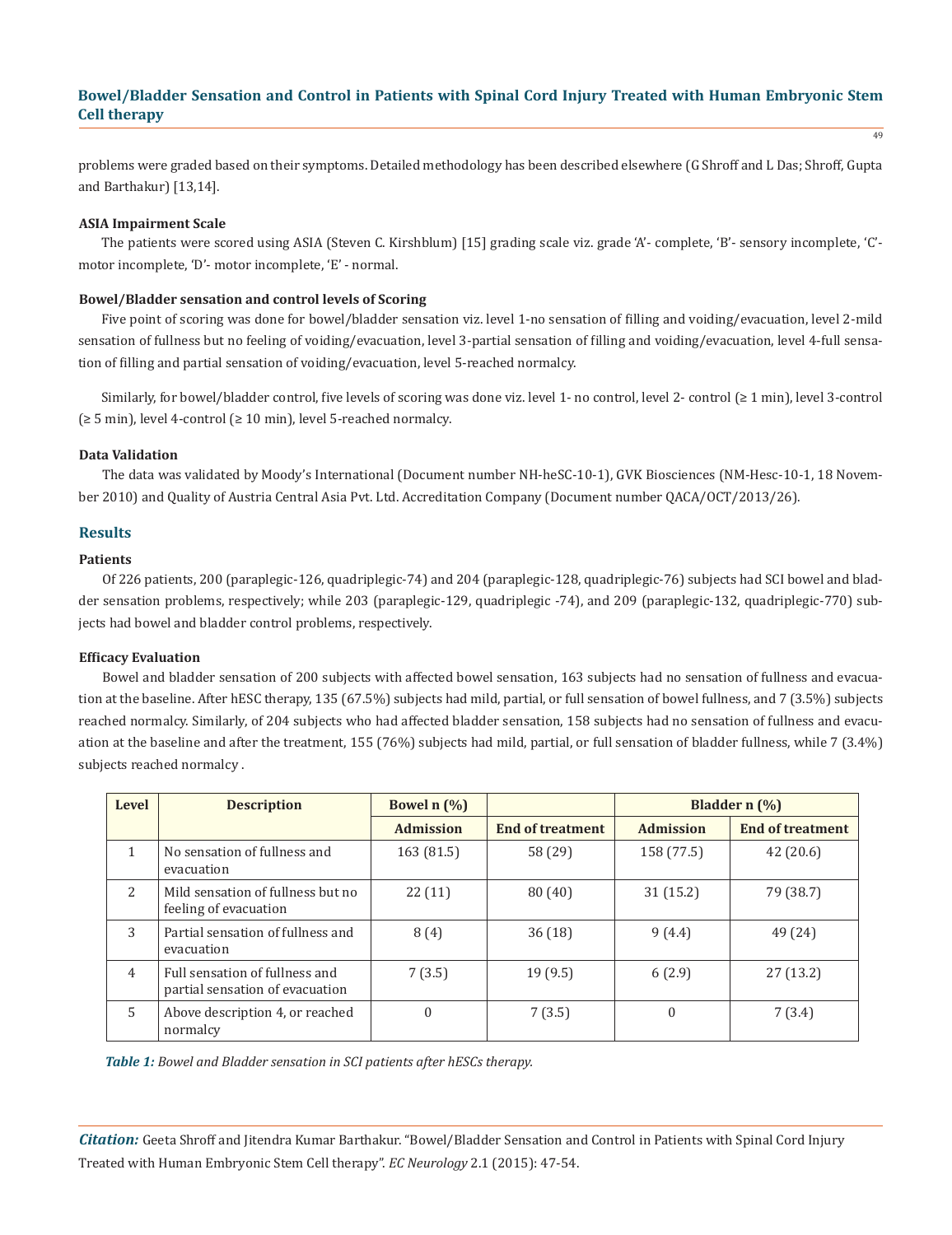At baseline, 148 (74%) subjects with bowel sensation problems had ASIA grade 'A'. After hESCs therapy, 128 (64%) subjects moved to higher grades 'B', 'C', 'D' and 'E'. Similarly, 150 (73.5%) subjects with bladder sensation problems had ASIA grade 'A' at the time of admission and after the therapy, 129 (63.2%) subjects moved to higher grade.

| <b>Baseline Characteristics</b> | <b>End of the Treatment</b> |                  |                  |              |                  |                  |  |
|---------------------------------|-----------------------------|------------------|------------------|--------------|------------------|------------------|--|
|                                 | ASIA Scale, n (%)           |                  |                  |              |                  |                  |  |
| (N)                             | <b>Grades</b>               | $\mathbf{A}$     | B                | C            | D                | E                |  |
| Bowel sensation                 | A (148)                     | 38 (25.7)        | 47 (31.7)        | 63 (42.6)    | $\mathbf{0}$     | $\boldsymbol{0}$ |  |
| $(N = 200)$                     | B(23)                       | $\Omega$         | 9(39.1)          | 13 (56.2)    | $\mathbf{0}$     | 1(4.3)           |  |
|                                 | C(27)                       | $\mathbf{0}$     | $\mathbf{0}$     | 24 (88.8)    | 3(11.1)          | $\boldsymbol{0}$ |  |
|                                 | D(2)                        | $\boldsymbol{0}$ | $\boldsymbol{0}$ | $\mathbf{0}$ | 1(50)            | 1(50)            |  |
| <b>Bladder</b> sensation        | A(150)                      | 40 (26.7)        | 47 (31.3)        | 63 (42)      | $\boldsymbol{0}$ | $\boldsymbol{0}$ |  |
| $(N = 204)$                     | B(24)                       | $\mathbf{0}$     | 9(37.5)          | 14 (58.3)    | $\mathbf{0}$     | 1(4.2)           |  |
|                                 | C(28)                       | $\mathbf{0}$     | $\mathbf{0}$     | 25 (89.3)    | 3(10.7)          | $\theta$         |  |
|                                 | D(2)                        | $\boldsymbol{0}$ | $\boldsymbol{0}$ | 0            | 1(50)            | 1(50)            |  |
| <b>Bowel Control</b>            | A (153)                     | 41 (26.8)        | 49 (32)          | 63 (41.2)    | $\mathbf{0}$     | $\boldsymbol{0}$ |  |
| $(N = 203)$                     | B(21)                       | $\boldsymbol{0}$ | 6(28.5)          | 14 (66.7)    | $\mathbf{0}$     | 1(4.8)           |  |
|                                 | C(27)                       | $\mathbf{0}$     | $\boldsymbol{0}$ | 24 (88.9)    | 3(11.1)          | $\theta$         |  |
|                                 | D(2)                        | $\mathbf{0}$     | $\theta$         | 0            | 1(50)            | 1(50)            |  |
| <b>Bladder Control</b>          | A(153)                      | 41 (26.8)        | 49 (32)          | 63 (41.2)    | $\Omega$         | $\theta$         |  |
| (209)                           | B(24)                       | $\mathbf{0}$     | 8 (33.3)         | 15 (62.5)    | $\Omega$         | 1(4.2)           |  |
|                                 | C(30)                       | $\mathbf{0}$     | $\mathbf{0}$     | 27 (90)      | 3(10)            | $\mathbf{0}$     |  |
|                                 | D(2)                        | $\mathbf{0}$     | $\boldsymbol{0}$ | $\theta$     | 1(50)            | 1(50)            |  |

*Table 2: Change in ASIA grades after hESCs therapy.*

## **Bowel and bladder control**

Of 203 subjects with affected bowel control, 189 subjects have no bowel control at the time of admission while none had normalcy. After the treatment, 95 (46.8%) subjects had bowel control, and four (2%) subjects reached normalcy. Similarly, of 209 subjects with affected bladder control, 193 subjects had no bladder control at the time of admission, while after the treatment, 113 (54%) subjects had bowel control, while four (1.9%) subjects reached normalcy.

At the time of admission, 153 (75.4%) subjects with bowel sensation problems and 153 (73.2%) subjects with bladder sensation problems had low ASIA score 'A'. After the therapy, 131 (64.5%) subjects (bowel sensation) and 132 (63.1%) subjects (bladder sensation) moved to higher ASIA grades.

50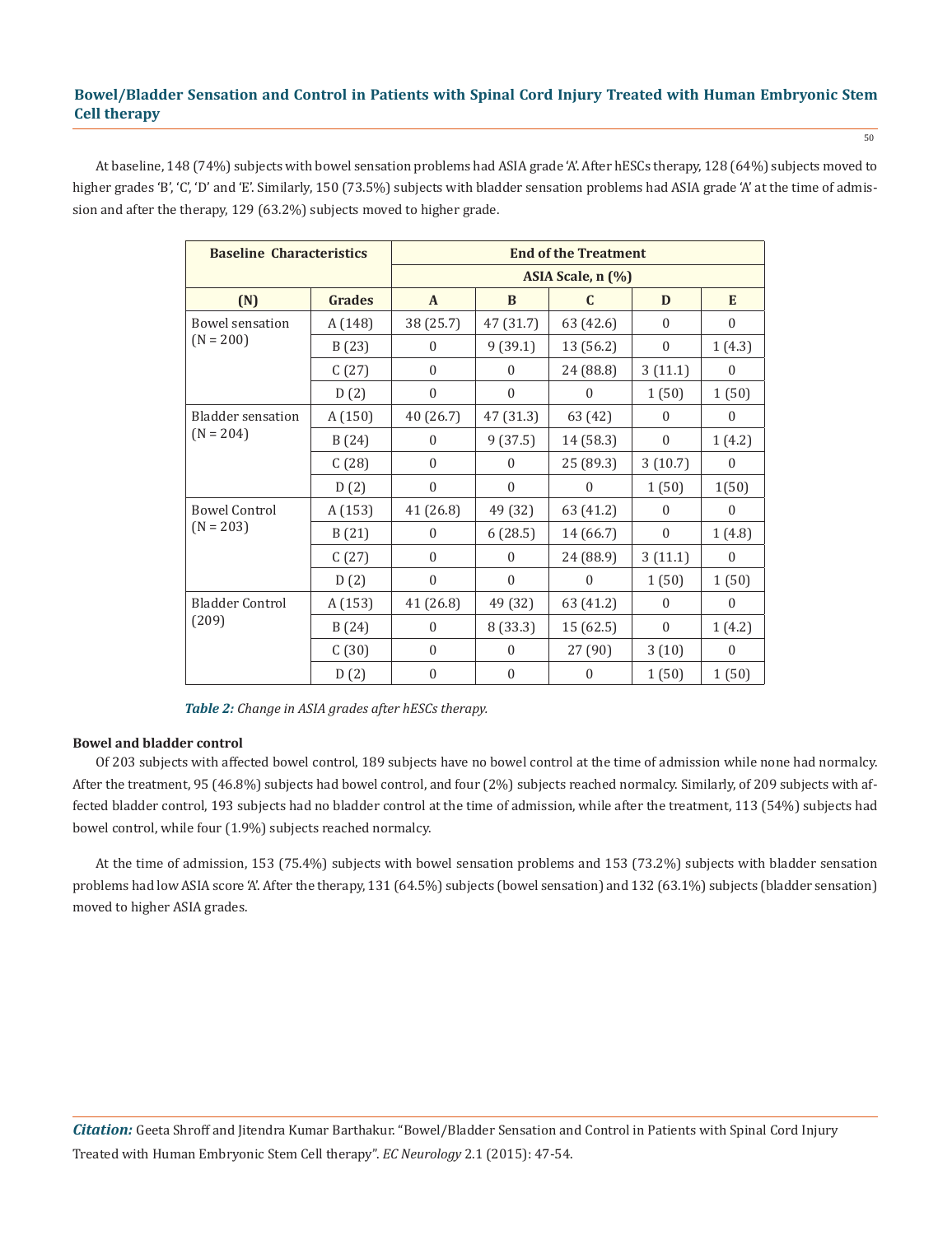51



*Figure 1: Bowel and Bladder control in SCI patients before and after hESCs treatment.*

#### **Discussion**

Bowel and bladder dysfunction are associated with complications such as ulcers, ileus, reflux, pain, distention, impaction, chronic urinary tract infections, bladder cancer, renal failure, and hydronephrosis which can increase mortality risk (Benevento and Sipski; Gormley). Hence, more significant bowel/bladder dysfunction after SCI would foretell worse survival (Shavelle., *et al*.) [6]. Therefore, recovery of bladder function in SCI patients is regarded as one of the highest priorities (Anderson) [16]. The aim of this study was to explore the effects of hESCs on bowel and bladder function in patients with SCI. hESC therapy was effective in reducing Neurogenic bowel and bladder symptoms in SCI subjects. Majority of the subjects had mild, partial, or full sensation of bowel and bladder fullness after the hESCs therapy. The number of subjects with ASIA grade A were reduced from 74% to 19% (bowel sensation), 73.5% to 19.6% (bladder sensation), 75.4% to 20.2% (bowel control) and 73.2% to 19.6% (bladder control) after the therapy.

Bowel and bladder problems are the common complications in patients with SCI (McColl., *et al*.) [17]. A large number of patients with chronic SCI suffer fecal incontinence (Yasmeen., *et al*.) [7]. Glickman., *et al*. conducted a study to examine the workload and common problems facing primary care teams in SCI management. Of 139 subjects, 72% had urologic problems and 49.6% had bowel issues (Glickman S, Dalrymple-Hay M and GF) [18]. In a previous study by van Loo., *et al*. 72% of the enrolled patients with SCI, indicated the need for additional care of secondary conditions such as bladder and bowel regulation and pain (van Loo., *et al*.) [19]. In another study conducted by Warms., *et al*. to survey health care received by individuals with SCI and to describe desire of health care services, 80% of issues raised were related to disability. Of 59 subjects surveyed, 52.9% subjects discussed bladder or kidney problems, and 23% discussed bowel issues (Warms) [20]. In our study, 92.5% of SCI patients had bowel/bladder sensation and control problems initially.

Lower SCI is characterized by urinary incontinence, while upper SCI are characterized by bladder voiding difficulties (Sanchez Raya., *et al*.) [21]. To control the duration and frequency of the bowel program suppositories, laxatives and bulk-forming agents are used by a majority of patients (Yasmeen., *et al*.) [7]. However, there is a controversy regarding the best approach to be followed for the management of such patients (Sanchez Raya., *et al*.) [21]. Also, autonomic responses to the procedures of bladder filling and bowel emptying have been scarcely investigated (Faaborg., *et al*.) [22]. There is a need of safe, effective, and evidence-based bowel/bladder management strategies to be followed in patients with SCI (Francis).

The objective of treatment in SCI patients with Neurogenic bladder dysfunction is to ensure the functional preservation of the upper urinary tract with maximum continence and improved QoL (Sanchez Raya., *et al*.) [21].Various pre clinical studies have shown that hESC-derived cells have potential to differentiate into mature Oligodendrocytes and neurons (Erceg., *et al*.; Kakinohana., *et al*.) [23,24].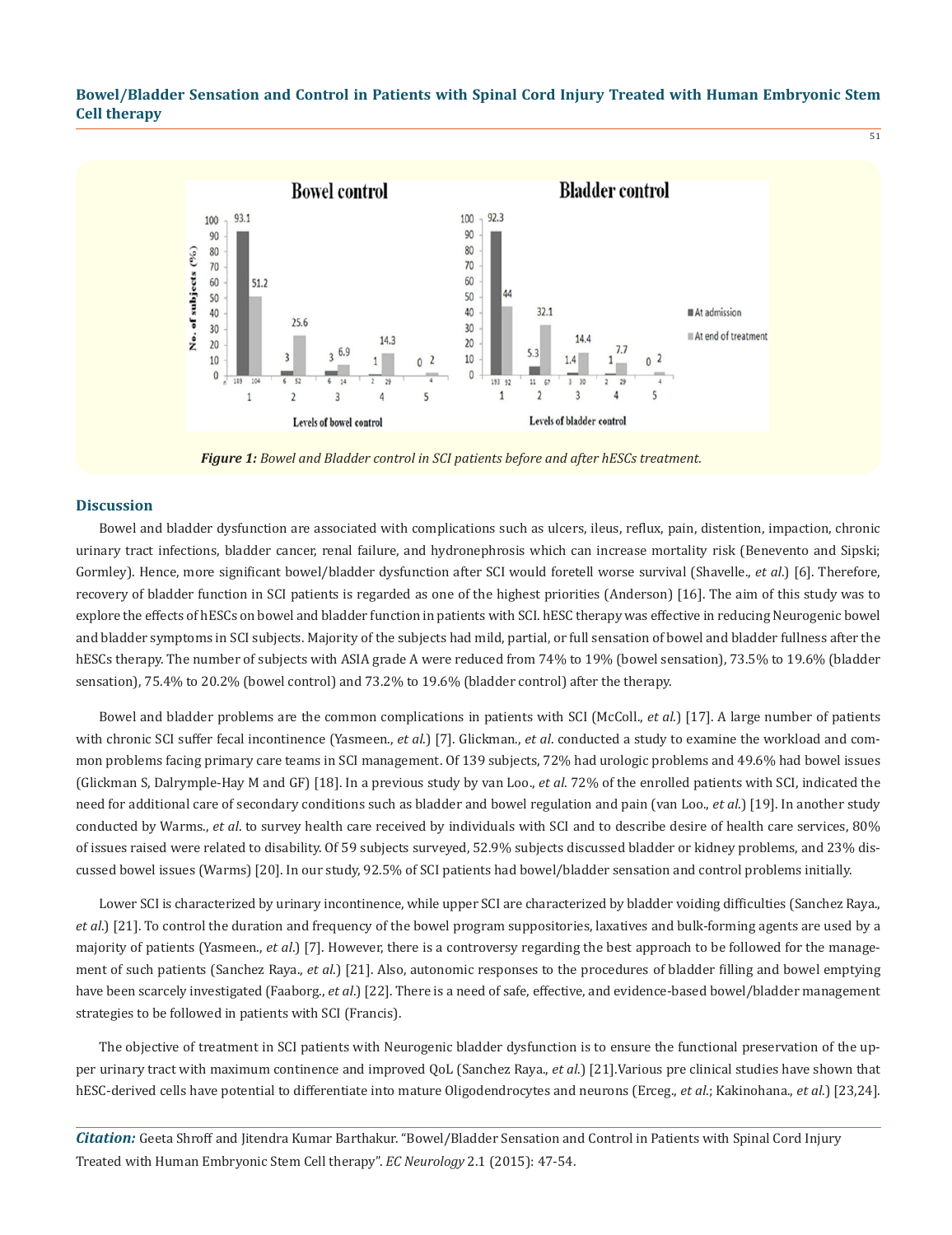We have also reported in our previous studies that treatment with hESCs were effective in treating neurodegenerative disorders (G. Shroff and L. Das; Shroff, Gupta and Barthakur) [13,14]. In the present study, hESCs were injected into the SCI patients having bowel/ bladder sensation and control problems. We observed that after the therapy, bowel and bladder function improved in the patients, who were initially not able to control bowel and feel bladder fullness sensation. hESC transplantation in SCI is safe and effective and, improves clinical condition of patients as reported in our previous study (data communicated).

High level injuries and more severe ASIA impairment grade are more likely to lead to bowel and bladder dysfunction (Jeong, Cho and Oh) [25]. In the present study, majority of the subjects (N-153) had ASIA grade A with worse bowel/bladder sensation and control. However, after hESCs therapy, ASIA grade increased to higher levels "C", "D" and "E". Lima., *et al*. [26] in their study transplanted olfactory mucosa auto-grafts in 20 SCI patients with ASIA scale A. At the end of the treatment, ASIA grade improved from 'A' to 'C' in the six patients (Lima., *et al*.) [26]. In our study, the high grade of ASIA can be reflected in patients with improved bowel/bladder sensation and control.

David., *et al.* investigated the effects of toll like receptor (TLR9) antagonist on bladder function. They reported the beneficial effects of TLR9 antagonist on autonomic functions, as reflected by improved bladder voiding. They observed that TLR9 antagonist decreased SCI elicited urinary retention and ameliorates recovery of bladder function without affecting kidney function. TLR are the innate immunity receptors that are expressed in cells of both the immune and central nervous systems (David, Sampath., *et al*.) [27]. TLR have ability to reduce inflammatory response at injury epicenter after SCI that can in turn impact the function of the residual cells in the spared tissue and their communication with other cells, including those that convey information to and from the bladder (David, Ratnayake., *et al*. [28]; Kigerl., *et al*.) [29]. TLRs including TLR9 are also present on hESCs (Foldes., *et al*.) [30]. Thus, we can assume that hESCs may have modulated the innate immune receptor signaling in the spinal cord that can influence the effects of SCI leading to recovery of bladder function. However, the role of TLR9 in SCI is complex (Foldes., *et al*.) [30]. More studies are required to validate this concept.

Altogether, our results suggest that hESCs injection can clinically improve bowel and bladder function of SCI patients. There is a need for further studies of mechanisms responsible for the treatment of SCI patients with bowel/bladder sensation and control in response to hESCs therapy [31-36].

#### **Conclusion**

An improvement in bowel and bladder control, and bowel and bladder sensation was observed in SCI patients after hESCs therapy.

## **Bibiliography**

- 1. Lukovic D., *et al*. "Concise Review: Human Pluripotent Stem Cells in the Treatment of Spinal Cord Injury". *Stem Cells* 30.9 (2012): 1787-1792.
- 2. Karlsson A K. "Autonomic Dysfunction in Spinal Cord Injury: Clinical Presentation of Symptoms and Signs". *Progress in Brain Re search* 152 (2006): 1-8.
- 3. Vignes J R., *et al*. "Animal Models of Sacral Neuromodulation for Detrusor Overactivity". *Neurouology and Urodynamics* 28.1 (2009): 8-12.
- 4. Xia LP., *et al*. "Effects of Electroacupuncture Combined with Bladder Training on the Bladder Function of Patients with Neurogenic Bladder after Spinal Cord Injury". *International Journal of Clinical Experimental Medicine* 7.5 (2014): 1344-1348.
- 5. Liu C W., *et al*. "Relationship between Neurogenic Bowel Dysfunction and Health-Related Quality of Life in Persons with Spinal Cord Injury". *Journal Rehabilitation Medicine* 41.1 (2009): 35-40.
- 6. Shavelle R M., *et al*. "Mobility, Continence, and Life Expectancy in Persons with Asia Impairment Scale Grade D Spinal Cord Inju ries". *American Journal of Physical Medicine Rehabilitations* 94.3 (2014): 180-191.
- 7. Yasmeen R., *et al*. "How Do Patients with Chronic Spinal Injury in Pakistan Manage Their Bowels? A Cross-Sectional Survey of 50 Patients". *Spinal Cord* 48.12 (2010): 872-875.
- 8. Chen G and L Liao. "Sacral Neuromodulation for Neurogenic Bladder and Bowel Dysfunction with Multiple Symptoms Secondary to Spinal Cord Disease". *Spinal Cord* (2014): 157.

*Citation:* Geeta Shroff and Jitendra Kumar Barthakur. "Bowel/Bladder Sensation and Control in Patients with Spinal Cord Injury Treated with Human Embryonic Stem Cell therapy". *EC Neurology* 2.1 (2015): 47-54.

52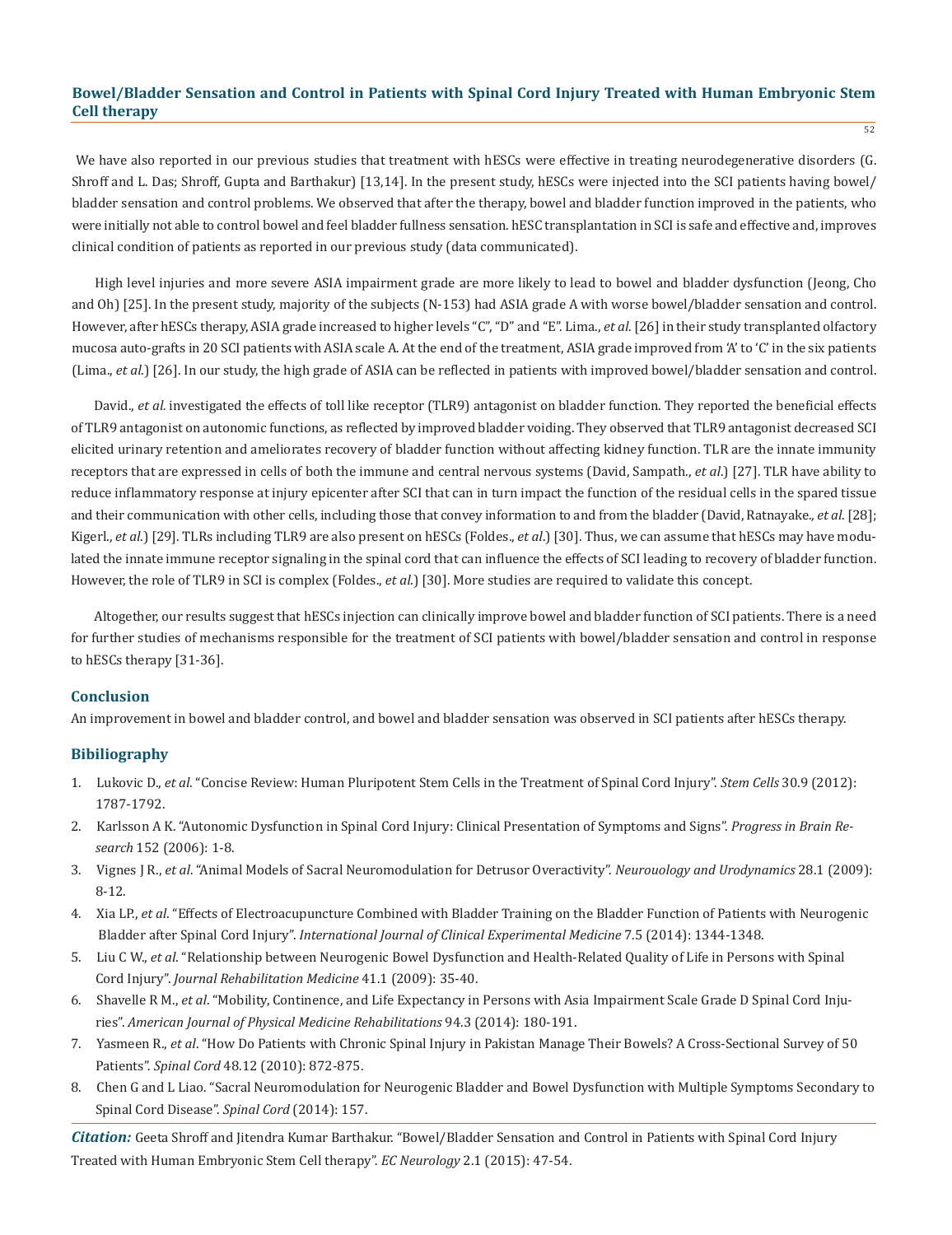- 9. Lynch A C., *et al*. "Bowel Dysfunction Following Spinal Cord Injury". *Spinal Cord* 39.4 (2001): 193-203.
- 10. Erceg S., *et al*. "Differentiation of Human Embryonic Stem Cells to Regional Specific Neural Precursors in Chemically Defined Me dium Conditions". *PLoS One* 3.5 (2008): e2122.
- 11. Keirstead H S., *et al*. "Human Embryonic Stem Cell-Derived Oligodendrocytes Progenitor Cell Transplants Remyelinate and Restore Locomotion after Spinal Cord Injury". *Journal Neuroscience* 25.19 (2005): 4694-4705.
- 12. Lee H., *et al*. "Directed Differentiation and Transplantation of Human Embryonic Stem Cell-Derived Motoneurons". *Stem Cells* 25.8 (2007): 1931-1939.
- 13. Shroff G and L Das. "Human Embryonic Stem Cell Therapy in Cerebral Palsy Children with Cortical Visual Impairment: A Case Series of 40 Patients". *Journal of Cell Science & Therapy* 5.6 (2014): 1-7.
- 14. Shroff G., *et al*. "Therapeutic Potential of Human Embryonic Stem Cell Transplantation in Patients with Cerebral Palsy". *Journal of Translational Medicine* 12.1 (2014): 318.
- 15. Steven C., *et al*. "International Standards for Neurological Classification of Spinal Cord Injury (Revised 2011)". *Journal of Spinal Cord Medicine* 34.6 (2011): 535-546.
- 16. Anderson K D. "Targeting Recovery: Priorities of the Spinal Cord-Injured Population". *Journal of Neurotrauma* 21.10 (2004): 1371-1383.
- 17. McColl M A., *et al*. "Primary Care of People with Spinal Cord Injury: Scoping Review". Canadian Family Physician 58.11 (2012): e626-e635.
- 18. Glickman S., *et al*. "Spinal Cord Injury after Rehabilitation: The General Practice Experience". *International Journal Therapy Rehabi litiation* 3.3 (1996): 168-171.
- 19. van Loo M A., *et al*. "Care Needs of Persons with Long-Term Spinal Cord Injury Living at Home in the Netherlands". *Spinal Cord* 48.5 (2009): 423-428.
- 20. Warms C A. "Health Promotion Services in Post-Rehabilitation Spinal Cord Injury Health Care". *Rehabilitation Nursing* 12.6 (1987): 304-308.
- 21. Sanchez Raya J., *et al*. "[Quality of Life Evaluation in Spinal Cord Injured Patients Comparing Different Bladder Management Tech niques]". *Actas Urologics Espanolas* 34.6 (2010): 537-542.
- 22. Faaborg P M., *et al*. "Autonomic Dysreflexia during Bowel Evacuation Procedures and Bladder Filling in Subjects with Spinal Cord Injury". *Spinal Cord* 52.6 (2014): 494-498.
- 23. Erceg S., *et al*. "Transplanted Oligodendrocytes and Motoneuron Progenitors Generated from Human Embryonic Stem Cells Pro mote Locomotor Recovery after Spinal Cord Transection". *Stem Cells* 28.9 (2010): 1541-1549.
- 24. Kakinohana O., *et al*. "Survival and Differentiation of Human Embryonic Stem Cell-Derived Neural Precursors Grafted Spinally in Spinal Ischemia-Injured Rats or in Naive Immunosuppressed Minipigs: A Qualitative and Quantitative Study". *Cell Transplant* 21.12 (2012): 2603-2619.
- 25. Jeong S J., *et al*. "Spinal Cord/Brain Injury and the Neurogenic Bladder". *Urologic Clinics of North America* 37.4 (2010): 537-546.
- 26. Lima C., *et al*. "Olfactory Mucosal Autografts and Rehabilitation for Chronic Traumatic Spinal Cord Injury". *Neurorehabillitation Neural Repair* 24.1 (2010): 10-22.
- 27. David B T., *et al*. "A Toll-Like Receptor 9 Antagonist Reduces Pain Hypersensitivity and the Inflammatory Response in Spinal Cord Injury". *Neurobiology of Disease* 54 (2013): 194-205.
- 28. David B T., *et al*. "A Toll-Like Receptor 9 Antagonist Improves Bladder Function and White Matter Sparing in Spinal Cord Injury". *Journal of Neurotrauma* 31.21 (2014): 1800-1806.
- 29. Kigerl K A., *et al*. "Toll-Like Receptor (Tlr)-2 and Tlr-4 Regulate Inflammation, Gliosis, and Myelin Sparing after Spinal Cord Injury". *Journal of Neurochemistry* 102.1 (2007): 37-50.
- 30. Foldes G., *et al*. "Innate Immunity in Human Embryonic Stem Cells: Comparison with Adult Human Endothelial Cells". *PLoS One* 5.5 (2010): e10501.